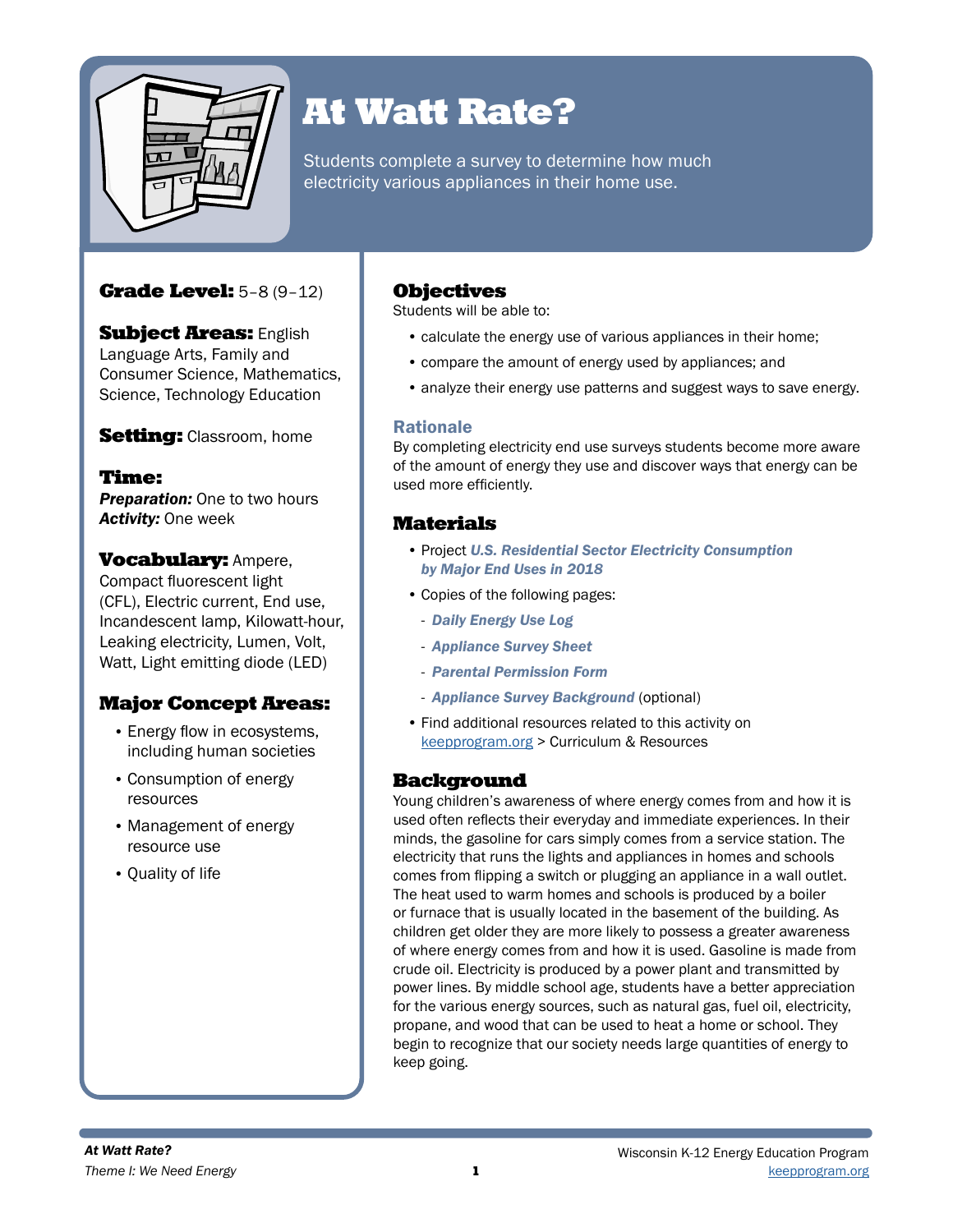While we have some understanding about where energy comes from, a greater awareness of how we use energy (energy use patterns) can lead to better ways of managing energy use. We know that our homes use electricity, but we don't know how the electricity required for the lights in the kitchen compares to the amount used by the television in the den.

We use energy for lighting rooms, heating and cooling our homes, heating water, and refrigerating food as well as numerous other activities. Such energy uses can be categorized by devices, products, and systems that use energy for the same or for similar purposes. These categories are called energy end uses.

A typical house in Wisconsin uses several types of energy to power its various end uses. About two-thirds of Wisconsin homes use natural gas for space heating and the rest use fuel oil, liquid propane gas, electricity, or wood. More than half of Wisconsin homes use natural gas for water heating and most of the rest use electricity. Most homes also use electricity for cooling, refrigeration, and lighting.

One way to better understand our energy use patterns is to conduct an end use survey. Conducting energy end use surveys not only increases our awareness of how we use energy in our lives, but also helps us decide how to use energy more efficiently.

Calculating how much energy is used by the electrical appliances and equipment in our homes and schools makes us aware of which ones use large amounts of energy and which ones do not. This can lead us to adopt strategies for using appliances and equipment more efficiently and prompt us to buy new, more efficient appliances and equipment when older ones need to be replaced. Although improving the efficiency of all electrical appliances and equipment saves energy and lowers utility bills, focusing efficiency improvements on those that are large energy users should be the first priority.

### Procedure

#### **Orientation**

Provide students with copies of the *Daily Energy Use Log* to inventory their activities for one day. Encourage students to describe at least one activity per hour. Under the "Item that Uses Energy" column, ask them to identify if they used an appliance or some other item (like an automobile) that uses energy. Under "Source," have them try to identify what energy resource was used (for

example, electricity). They should guess if the item uses a lot or a little energy under the "Amount" column.

After students have completed their logs, have them group the items into categories based on whether they use electricity or natural gas or another fuel. Challenge students to organize the list based on which kinds of items use the most energy in their homes.

#### **Steps**

- 1. Tell students that they are going to investigate the electric end uses in their homes. Share the table of *U.S. Residential Sector Electricity Consumption by Major End Uses in 2018*. Explain that their investigations will focus on the sections labeled "Lighting," "Televisions," and "All Other Appliances.
- 2. Discuss with students how they could find out more about energy sources and end uses by conducting surveys and how these surveys can help determine if energy is being used efficiently. Have students list reasons why energy efficiency is important. Reasons may include the following:
	- •Saves money
	- •Helps reduce environmental impacts associated with using energy
	- •Can improve comfort and health (such as identifying where drafts come into a house, measuring the temperature of hot water from a water heater to make sure it is not too hot)
	- •Conserves nonrenewable energy resources
- 3. Ask students what they know about the electricity bills their household receives. Help students to understand the bill is for how much electricity they use each month and that their electric meter provides their utility with this information.
- 4. Discuss how energy use would be measured if an electric meter wasn't available. Students should suggest strategies such as timing how long appliances are left on.
- **5.** Ask how many students have televisions that use electricity 24 hours a day. Most students will think their television is not on this long. Tell students that if their television has a remote control, then their television does actually use electricity all the time. Inform them that this is called leaking electricity. Discuss other forms of leaking electricity (see *Appliance Survey Background*).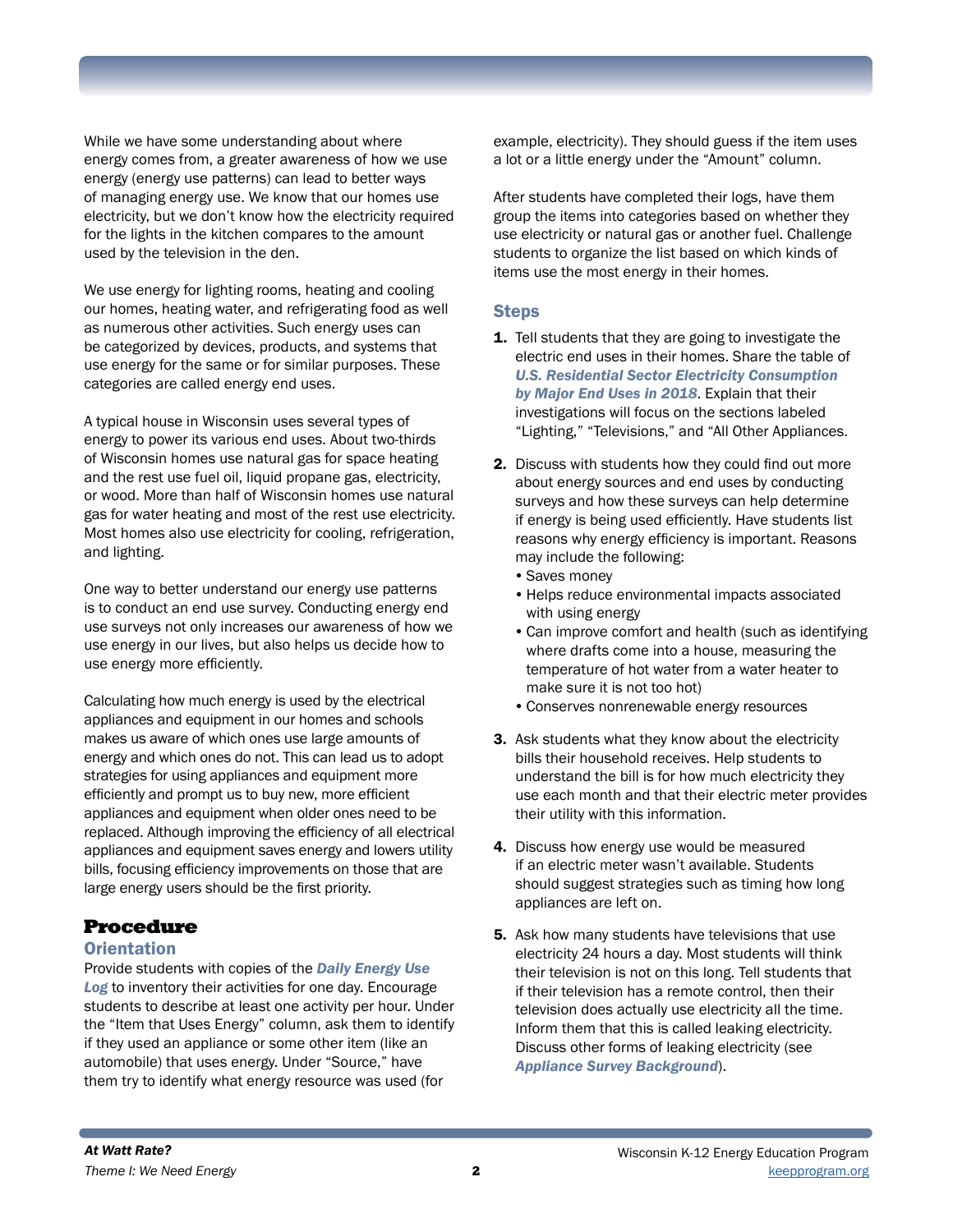6. Provide students with copies of the *Appliance Survey Sheet*. Tell students the main piece of information they want to learn from the survey is how many kilowatt hours certain appliances use over a month's time. Essentially, students will be playing the role of an electric meter, measuring the usage of certain appliances. Review the various components of the survey (see *Appliance Survey Background* for more information).

NOTE: This end use survey focuses on frequently used small- and medium-sized electrical appliances, including lighting. The survey is not an exhaustive inventory of energy use at home. Instead, it is designed to help students appreciate the amount of electricity consumed by some of the items they use regularly. See *Appliance Survey Background* for more information about the electric end uses that are part of this activity. Review any tips or strategies for taking measurements.

7. Assign students to complete their appliance survey at home. Encourage students to have adult family members assist with the project. NOTE: It is advisable to secure parental permission prior to conducting surveys (see the *Parental Permission Form*).

#### **Closure**

Have students bring their completed surveys to class. Check students' calculations if any of the results varied greatly. Post the results for two or three specific end uses on the board (for example, surveyed items with the calculated kilowatt hours/month for each student; leave out student names to preserve anonymity).

Use survey information to discuss:

- Which surveyed items were used the most? How many hours were these items on each day?
- How does usage vary among students? What might cause some of this variance?
- Are the appliances students use the most also the ones that are most important to them? Explain using two examples.
- Did students list items that they could do without? Discuss reasons why they don't need those items.
- Would students say the items they listed are being used efficiently? Explain using two or more examples.

Have students revisit their *Daily Energy Use Log*. Can they identify ways that they might reduce their electric consumption? NOTE: It is important that students do not criticize themselves or each other for their daily energy use practices. The goal of this activity is to increase students' awareness of the ways they use electricity. Indeed, students might well note that some of their electric usage—leaking electricity—is difficult to control until manufacturers provide appliances that use less electricity while on standby.

#### Assessment

#### Formative

- Did students thoroughly complete the survey and complete the calculations?
- Can students identify the item on their survey that uses the most electricity on a monthly basis?
- How extensively did students analyze their own energy use patterns?

#### **Summative**

- Have students create a profile of electric use in their home based on their survey findings. The profile can be a written report, a video documentary, a brochure, or a short story.
- Challenge students to identify the survey findings that indicate that electricity is being wasted or used inefficiently.

#### Extensions

Students could use the same process to explore electricity use at school. School maintenance staff may need to help students complete school-related surveys, especially if the surveys include lighting.

Students could contact their local utility to find out how much coal, natural gas, or other fuel is required to produce one kilowatt-hour of electricity, for example, and then calculate the emissions associated with converting these fuels into the electricity they use.

Contact your local utility or public library to see if they have a meter that measures the electric usage of appliances. (These meters are often called Watt Meters or Line Loggers.) Watt Meters are available through the KEEP lending program on [keepprogram.org](http://keepprogram.org) > Curriculum and Resources > Hands-on Resources. By plugging the appliance into the meter and then into the socket, students can measure the actual electric use of a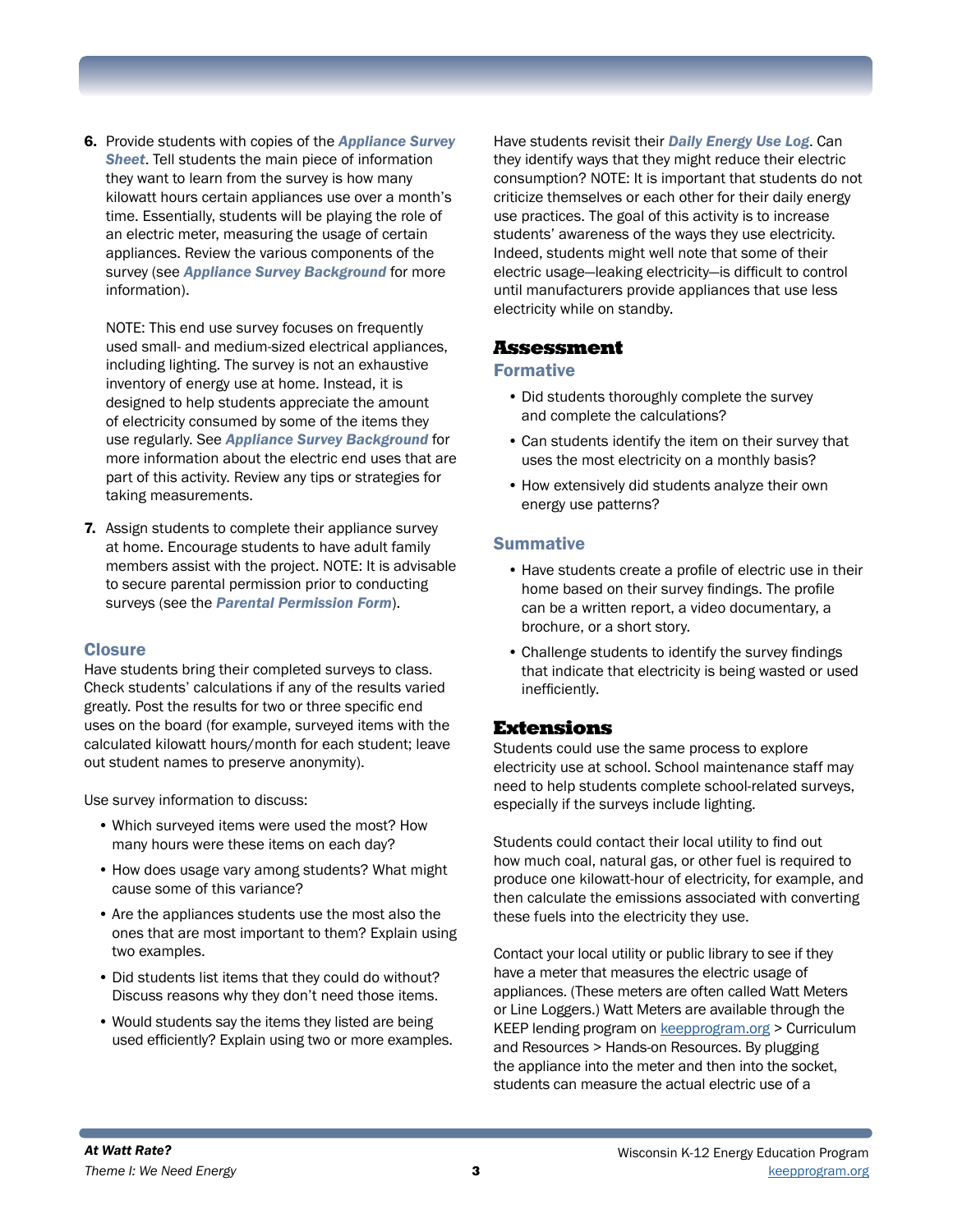particular appliance. Have students revise the survey to incorporate this technology.

Students can practice their letter-writing skills by writing manufacturers with their opinions about leaking electricity.

Students could investigate the other ways that electricity is used in their home. The end use survey captures only a portion of electricity use. More than half the electricity used in a Wisconsin home goes to power major home appliances—refrigerators and freezers, air conditioners, ranges, ovens, dishwashers, etc. The table below details the average U.S. household electric consumption for these items.

#### Related KEEP Activities

This survey provides an avenue for students to become aware of the different ways they use electricity. A logical

follow-up to these surveys is for students to conduct "The Cost of Using Energy" along with the activities "So You Want to Heat Your Home?," "Reading Utility Bills," and "Reading Utility Meters." Students can further analyze their energy use by learning how people in the past might have filled out the surveys. See "Energy Use Then and Now." The Investigation Ideas in the Energy Sparks section provide students with research topics they can use to determine how their lifestyles are influenced by energy use. They can also use these ideas (along with concepts in "Dirty Half Dozen" and "Don't Throw Energy Away") to analyze environmental problems associated with consuming energy resources. Finally, if students want to conserve energy, they can try many of the ideas in Action Ideas: "Energy Efficiency Measures" in the Energy Sparks.

| <b>Major Electrical</b><br><b>Appliance</b> | <b>Typical Power</b><br><b>Consumption (Watts)</b> | <b>Estimated Annual</b><br><b>kWh Consumption per</b><br><b>Household</b> |
|---------------------------------------------|----------------------------------------------------|---------------------------------------------------------------------------|
| <b>Central Air Conditioner</b>              | 3,000                                              | 750 - 1800                                                                |
| Room Air Conditioner                        | 800                                                | $250 - 400$                                                               |
| Electric Water Heater                       | 4,500                                              | $2,200 - 4,700$                                                           |
| Refrigerator                                | 400                                                | $400 - 500$                                                               |
| <b>Dishwasher</b>                           | 1,800                                              | $300 - 400$                                                               |
| <b>Clothes Washer</b>                       | 425                                                | $100 - 400$                                                               |
| <b>Clothes Dryer</b>                        | 5,000                                              | $600 - 1,200$                                                             |
| Freezer                                     | $350 - 600$                                        | 430 - 720                                                                 |
| Electric Range / Oven                       | 3,500                                              | $240 - 640$                                                               |

Sources: Wisconsin Public Service. [Electric Appliance Calculator](https://accel.wisconsinpublicservice.com/home/electric_calculator.aspx). Madison Gas and Electric. Appliance [Energy Costs](https://www.mge.com/saving-energy/for-homes/appliances). Omaha Public Power District. [Appliance Guide.](https://www.oppd.com/media/214903/appliance-usage-guide.pdf)

© 2020 Wisconsin Center for Environmental Education

The Wisconsin K-12 Energy Education Program is supported through funding from



Wisconsin K-12 Energy Education Program (KEEP) **College of Natural Resources University of Wisconsin-Stevens Point** 









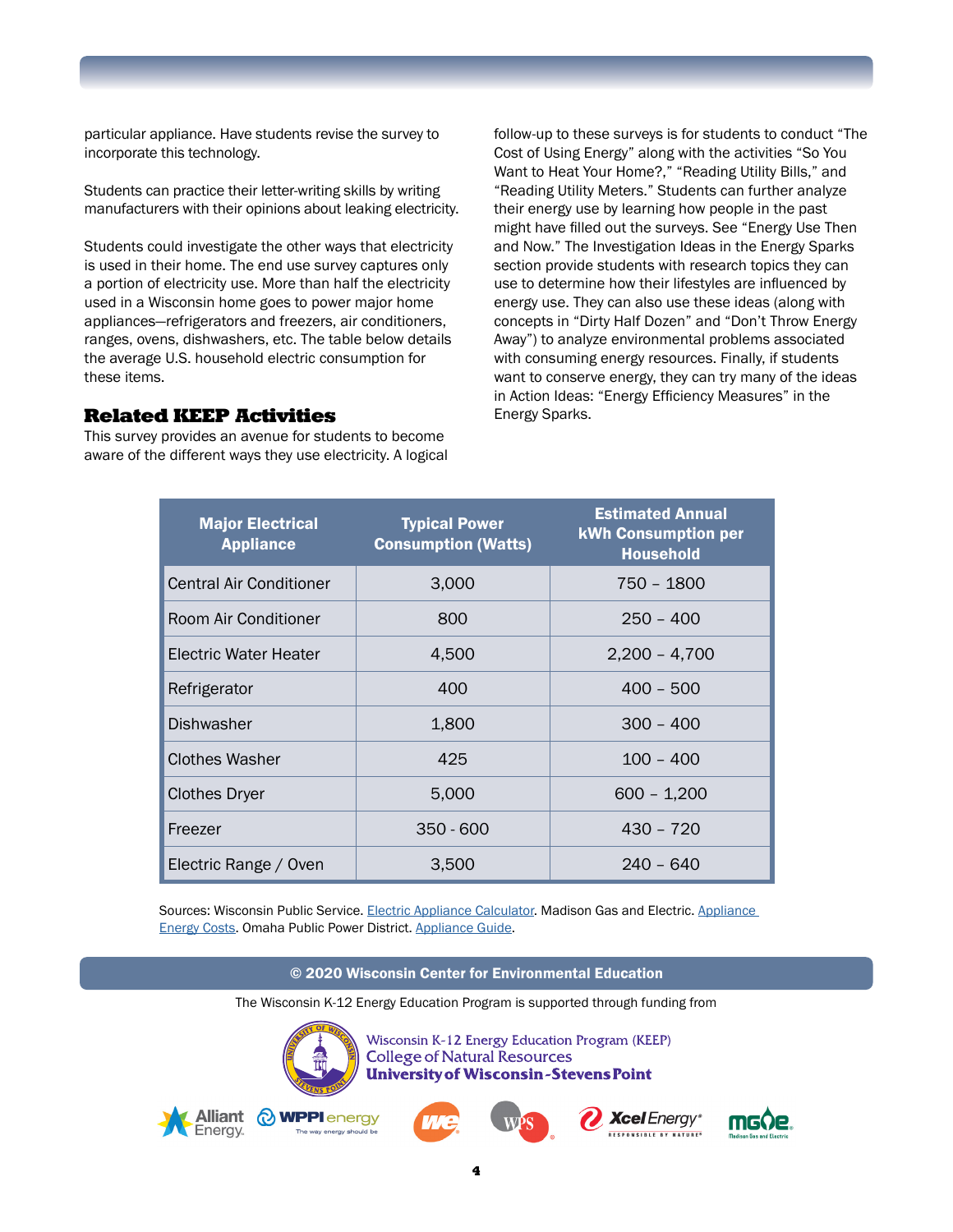## U.S. Residential Sector Electricity Consumption by Major End Uses in 2018 (as projected in the Annual Energy Outlook 2019)

| <b>End use</b>                                 | <b>Billion kWh</b> | <b>Share of total</b> |
|------------------------------------------------|--------------------|-----------------------|
| Space cooling                                  | 214                | 15%                   |
| Space heating                                  | 207                | 14%                   |
| Water heating                                  | 174                | 12%                   |
| Lighting                                       | 91                 | 6%                    |
| Refrigeration                                  | 87                 | 6%                    |
| Televisions and related equipment <sup>1</sup> | 62                 | 4%                    |
| Clothes dryers                                 | 60                 | 4%                    |
| Computers and related equipment <sup>2</sup>   | 26                 | 2%                    |
| Furnace fans and boiler circulation pumps      | 25                 | 2%                    |
| Freezers                                       | 20                 | 1%                    |
| Cooking                                        | 16                 | 1%                    |
| Clothes washers <sup>3</sup>                   | 10                 | 1%                    |
| Dishwashers <sup>3</sup>                       | $\overline{7}$     | 1%                    |
| Other uses <sup>4</sup>                        | 460                | 31%                   |
| Total consumption                              | 1,462              |                       |

<sup>1</sup> Includes televisions, set-top boxes, home theater systems, DVD players, and video game consoles.

<sup>2</sup> Includes desktop and laptop computers, monitors, and networking equipment.

<sup>3</sup> Does not include water heating.

<sup>4</sup> Includes small electric devices, heating elements, exterior lights, outdoor grills, pool and spa heaters, backup electricity generators, and motors not listed above. Does not include electric vehicle charging.

Source: [U.S. Energy Information Administration, Frequently Asked Questions: How is electricity used in U.S. homes?](https://www.eia.gov/tools/faqs/faq.php?id=96&t=3)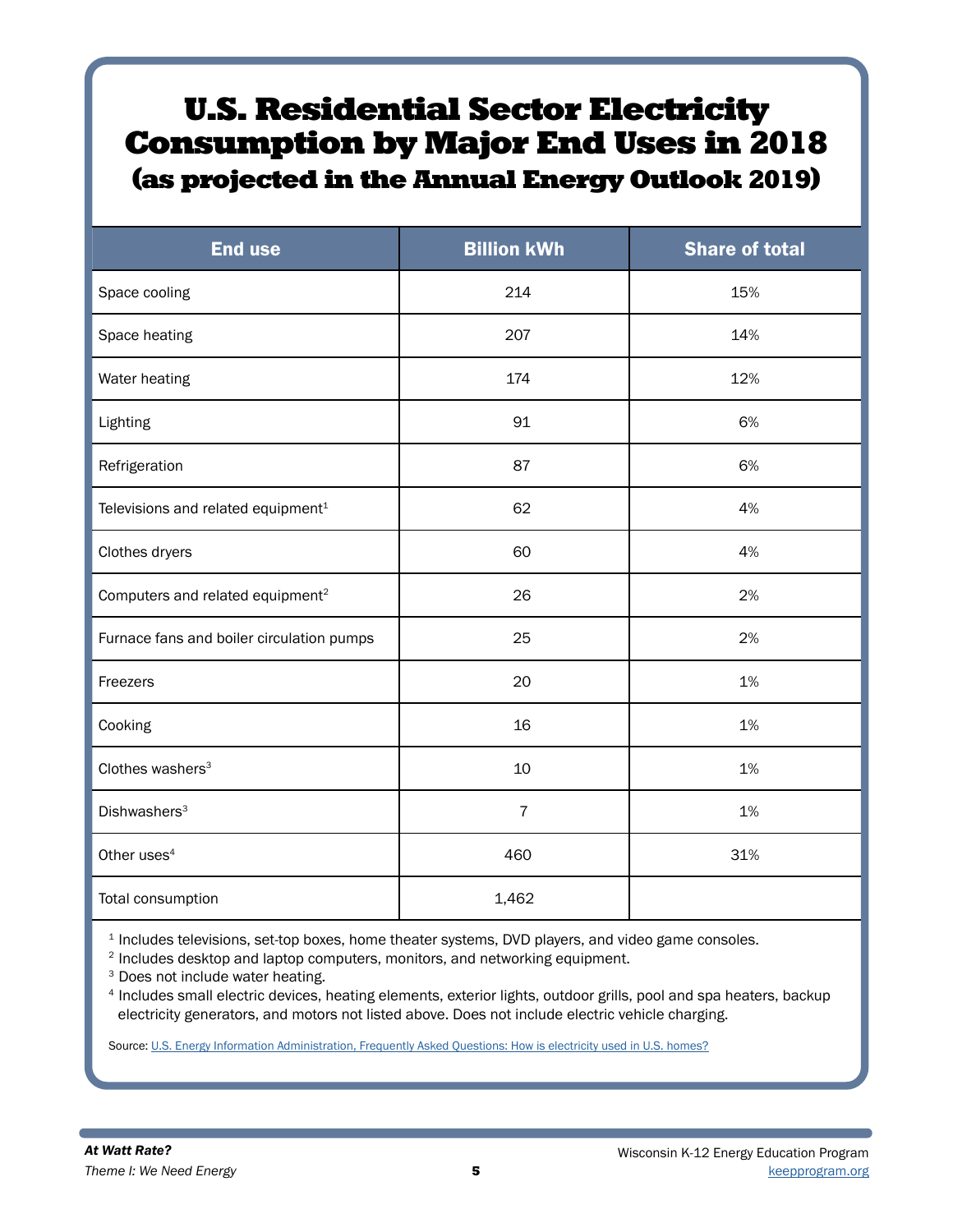## Daily Energy Use Log

|                 |                              |                         | Date _______________    |
|-----------------|------------------------------|-------------------------|-------------------------|
| <b>Activity</b> | <b>Item that Uses Energy</b> | <b>Source of Energy</b> | <b>Amount of Energy</b> |
|                 |                              |                         |                         |
|                 |                              |                         |                         |
|                 |                              |                         |                         |
|                 |                              |                         |                         |
|                 |                              |                         |                         |
|                 |                              |                         |                         |
|                 |                              |                         |                         |
|                 |                              |                         |                         |
|                 |                              |                         |                         |
|                 |                              |                         |                         |
|                 |                              |                         |                         |
|                 |                              |                         |                         |
|                 |                              |                         |                         |
|                 |                              |                         |                         |
|                 |                              |                         |                         |
|                 |                              |                         |                         |
|                 |                              |                         |                         |
|                 |                              |                         |                         |
|                 |                              |                         |                         |
|                 |                              |                         |                         |
|                 |                              |                         |                         |
|                 |                              |                         |                         |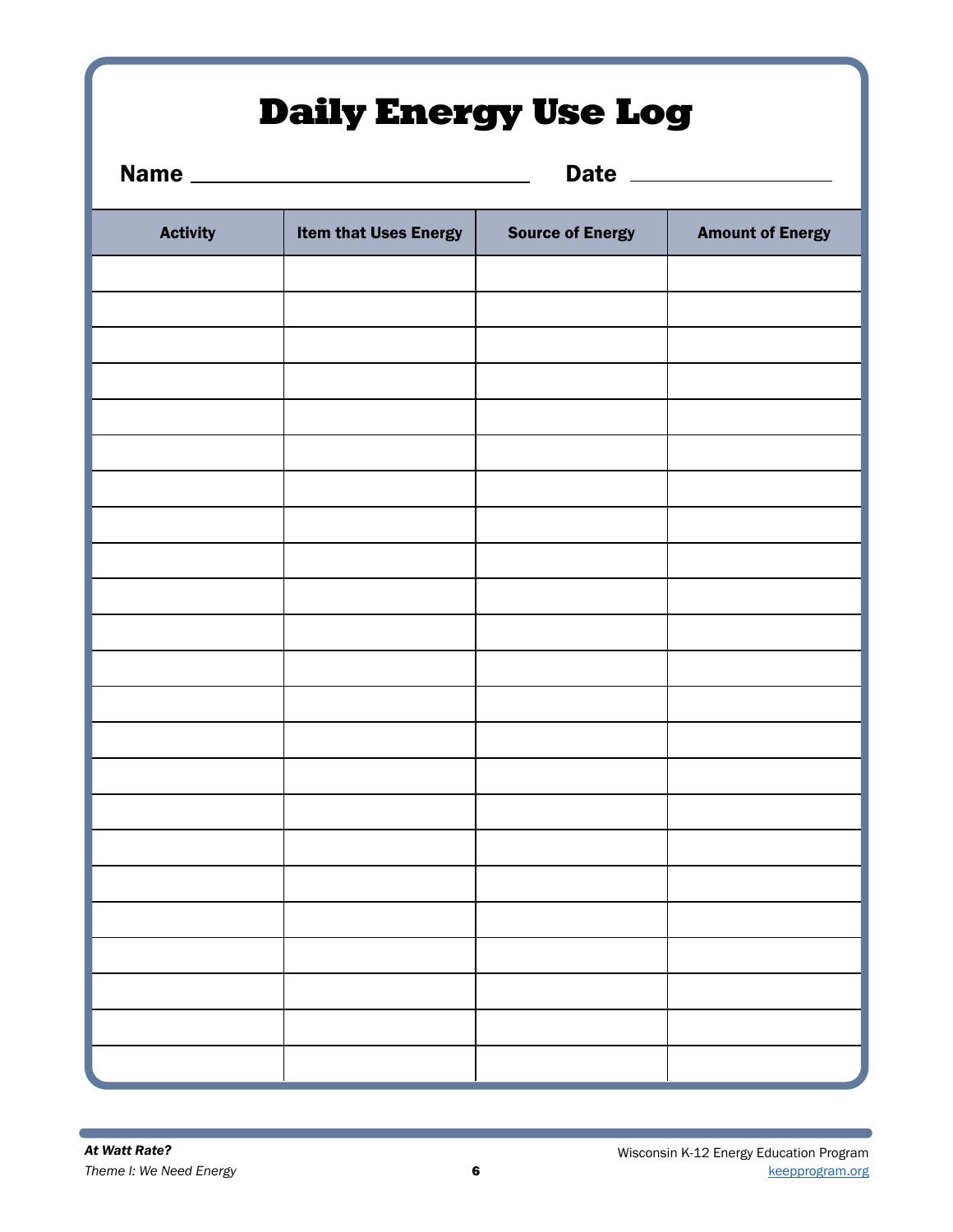| <b>Appliance Survey Sheet</b>                            |                                   |                                             |                                           |                                                                 |                                                                                         |                                                              |                                                                           |                                                                       |                                                                                        |                                                                                                      |                                                                                       |                                                                                                            |                                                                                                                                                                                                        |
|----------------------------------------------------------|-----------------------------------|---------------------------------------------|-------------------------------------------|-----------------------------------------------------------------|-----------------------------------------------------------------------------------------|--------------------------------------------------------------|---------------------------------------------------------------------------|-----------------------------------------------------------------------|----------------------------------------------------------------------------------------|------------------------------------------------------------------------------------------------------|---------------------------------------------------------------------------------------|------------------------------------------------------------------------------------------------------------|--------------------------------------------------------------------------------------------------------------------------------------------------------------------------------------------------------|
|                                                          |                                   |                                             |                                           |                                                                 |                                                                                         |                                                              |                                                                           |                                                                       |                                                                                        |                                                                                                      |                                                                                       |                                                                                                            |                                                                                                                                                                                                        |
|                                                          |                                   |                                             |                                           |                                                                 |                                                                                         |                                                              |                                                                           |                                                                       |                                                                                        |                                                                                                      |                                                                                       |                                                                                                            |                                                                                                                                                                                                        |
|                                                          |                                   |                                             |                                           |                                                                 |                                                                                         |                                                              |                                                                           |                                                                       |                                                                                        |                                                                                                      |                                                                                       |                                                                                                            |                                                                                                                                                                                                        |
|                                                          |                                   |                                             |                                           |                                                                 |                                                                                         |                                                              |                                                                           |                                                                       |                                                                                        |                                                                                                      |                                                                                       |                                                                                                            |                                                                                                                                                                                                        |
| Television with<br>remote                                | 250 watts                         | 4 hrs/day                                   | Yes                                       | Yes                                                             | 4.3 watts                                                                               | $120$ hrs (4 hrs $\times$<br>30 days)                        | 600 hrs (720 hrs<br>$-120$ hrs)                                           | 30,000 watt-hrs<br>$(250$ watts $\times$<br>120 hrs)                  | 2,580 watt-hrs<br>$(4.3$ watts $x$<br>600 hrs)                                         | (30,000 watt-hrs<br>2,580 watt-hrs)<br>32,580 watt-hrs                                               | 32.6 kwh/month<br>(32,580 watt-hrs<br>$-1,000$ watts)                                 |                                                                                                            |                                                                                                                                                                                                        |
| 4, 60-watt bulbs<br>Light in kitchen                     | (4 bulbs x 60 watts)<br>240 watts | 2 hrs/day                                   | Yes                                       | $\frac{1}{2}$                                                   | $\circ$                                                                                 | day $\times$ 30 days)<br>hrs/<br>60 hrs (2                   | 720 hrs - 60 hrs)<br>660 hrs                                              | 14,400 watt-hrs<br>(240 watts × 60 hrs)                               | O watt-hrs                                                                             | (14,400 watt-hrs<br>14,400 watt-hrs<br>+ 0 watt-hrs)                                                 | 14.4 kwh/month<br>(14,400 watt-hrs<br>$+1,000$ watts)                                 |                                                                                                            |                                                                                                                                                                                                        |
| Description of light or appliance<br>1. Item Name        | # watts used when on<br>2. Watts  | Average # of hours/day "on"<br>3. Hours/Day | 4. Is it left on when no one is using it? | See Appliance Survey Background<br>5. Does it leak electricity? | (If leaks, estimate of wattage when<br>off-see Leaking Watts Chart)<br>6. Leaking watts | 7. Time item is on in a month<br>Hours/Day (Row 3) x 30 days | Time item is on (Row 7)<br>8. Time item is not on<br>(30 days x 24 hours) | Watts (Row 2) x time item is on (Row 7)<br>9. Watt-Hours used when on | Leaking watts (Row 6) x time item is<br>10. Watt-Hours used when off<br>not on (Row 8) | 11. Total Watt-Hours used in a month<br>Watts used when on (Row 9) + Watts<br>used when off (Row 10) | 12. Total kilowatt hours for a month<br>Watt-hours (Row 11) divided by<br>1.000 watts | 13. Rank of item's electricity use<br>electricity #1, the second #2, etc.<br>(Rank the item using the most | = Item is somewhat important;<br>14. Item's relative importance<br>Use a scale of 1 to 5 where<br>= Must have this item;<br>Don't need item.<br>$\mathbf{I}\mathbf{I}$<br>LO<br>$\omega$ $\rightarrow$ |
| At Watt Rate?<br>Wisconsin K-12 Energy Education Program |                                   |                                             |                                           |                                                                 |                                                                                         |                                                              |                                                                           |                                                                       |                                                                                        |                                                                                                      |                                                                                       |                                                                                                            |                                                                                                                                                                                                        |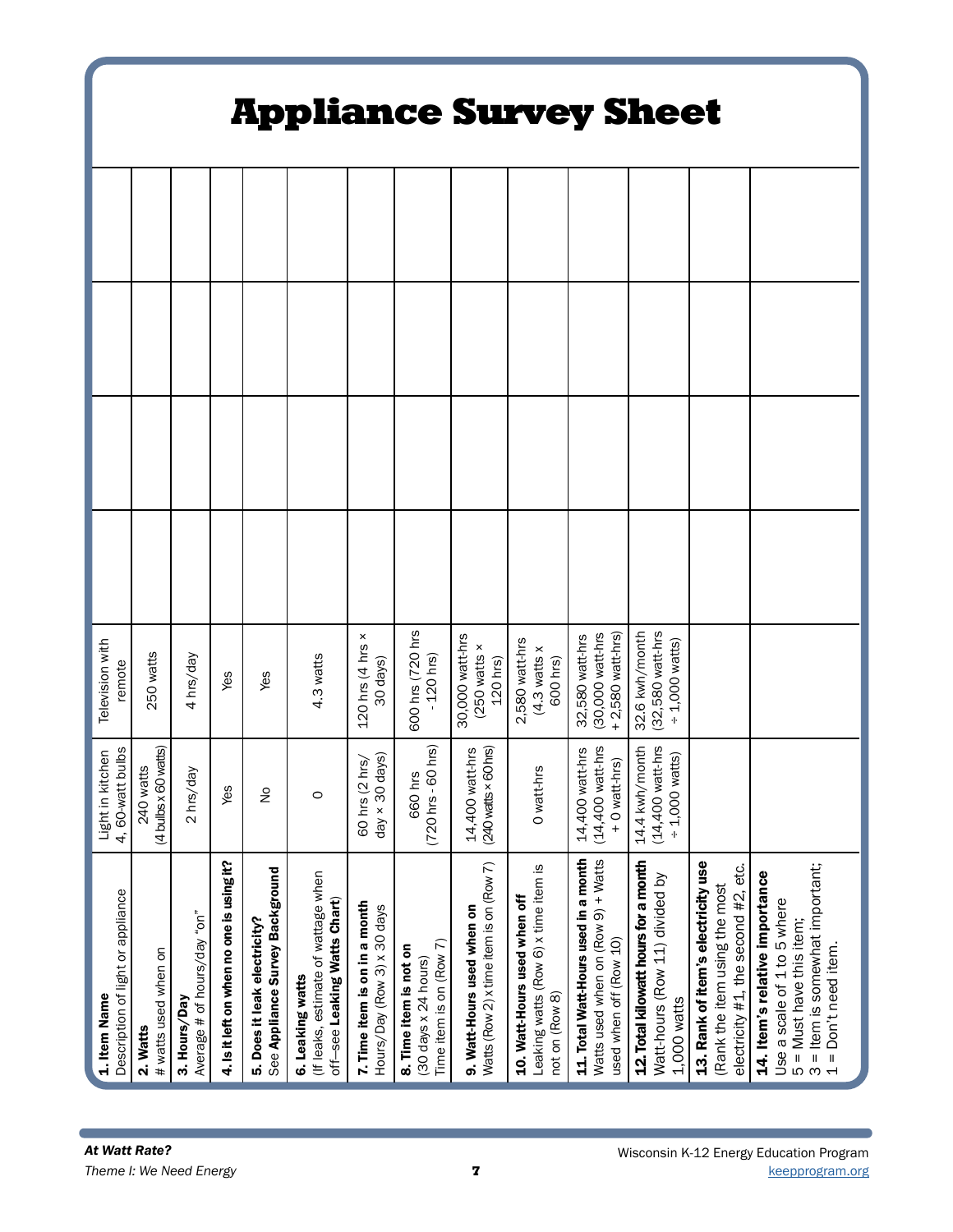|                                                          | <b>Appliance Survey Sheet</b>    |                                             |                                           |                                                                 |                                                                                         |                                                              |                                                                           |                                                                       |                                                                                        |                                                                                                      |                                                                                       |                                                                                                            |                                                                                                                                                          |
|----------------------------------------------------------|----------------------------------|---------------------------------------------|-------------------------------------------|-----------------------------------------------------------------|-----------------------------------------------------------------------------------------|--------------------------------------------------------------|---------------------------------------------------------------------------|-----------------------------------------------------------------------|----------------------------------------------------------------------------------------|------------------------------------------------------------------------------------------------------|---------------------------------------------------------------------------------------|------------------------------------------------------------------------------------------------------------|----------------------------------------------------------------------------------------------------------------------------------------------------------|
|                                                          |                                  |                                             |                                           |                                                                 |                                                                                         |                                                              |                                                                           |                                                                       |                                                                                        |                                                                                                      |                                                                                       |                                                                                                            |                                                                                                                                                          |
|                                                          |                                  |                                             |                                           |                                                                 |                                                                                         |                                                              |                                                                           |                                                                       |                                                                                        |                                                                                                      |                                                                                       |                                                                                                            |                                                                                                                                                          |
|                                                          |                                  |                                             |                                           |                                                                 |                                                                                         |                                                              |                                                                           |                                                                       |                                                                                        |                                                                                                      |                                                                                       |                                                                                                            |                                                                                                                                                          |
|                                                          |                                  |                                             |                                           |                                                                 |                                                                                         |                                                              |                                                                           |                                                                       |                                                                                        |                                                                                                      |                                                                                       |                                                                                                            |                                                                                                                                                          |
|                                                          |                                  |                                             |                                           |                                                                 |                                                                                         |                                                              |                                                                           |                                                                       |                                                                                        |                                                                                                      |                                                                                       |                                                                                                            |                                                                                                                                                          |
|                                                          |                                  |                                             |                                           |                                                                 |                                                                                         |                                                              |                                                                           |                                                                       |                                                                                        |                                                                                                      |                                                                                       |                                                                                                            |                                                                                                                                                          |
| Description of light or appliance<br>1. Item Name        | # watts used when on<br>2. Watts | Average # of hours/day "on"<br>3. Hours/Day | 4. Is it left on when no one is using it? | See Appliance Survey Background<br>5. Does it leak electricity? | (If leaks, estimate of wattage when<br>off-see Leaking Watts Chart)<br>6. Leaking watts | 7. Time item is on in a month<br>Hours/Day (Row 3) x 30 days | Time item is on (Row 7)<br>8. Time item is not on<br>(30 days x 24 hours) | Watts (Row 2) x time item is on (Row 7)<br>9. Watt-Hours used when on | Leaking watts (Row 6) x time item is<br>10. Watt-Hours used when off<br>not on (Row 8) | 11. Total Watt-Hours used in a month<br>Watts used when on (Row 9) + Watts<br>used when off (Row 10) | 12. Total kilowatt hours for a month<br>Watt-hours (Row 11) divided by<br>1,000 watts | 13. Rank of item's electricity use<br>electricity #1, the second #2, etc.<br>(Rank the item using the most | 3 = Item is somewhat important;<br>14. Item's relative importance<br>Use a scale of 1 to 5 where<br>$5 =$ Must have this item;<br>$1 = Don't need item.$ |
| At Watt Rate?<br>Wisconsin K-12 Energy Education Program |                                  |                                             |                                           |                                                                 |                                                                                         |                                                              |                                                                           |                                                                       |                                                                                        |                                                                                                      |                                                                                       |                                                                                                            |                                                                                                                                                          |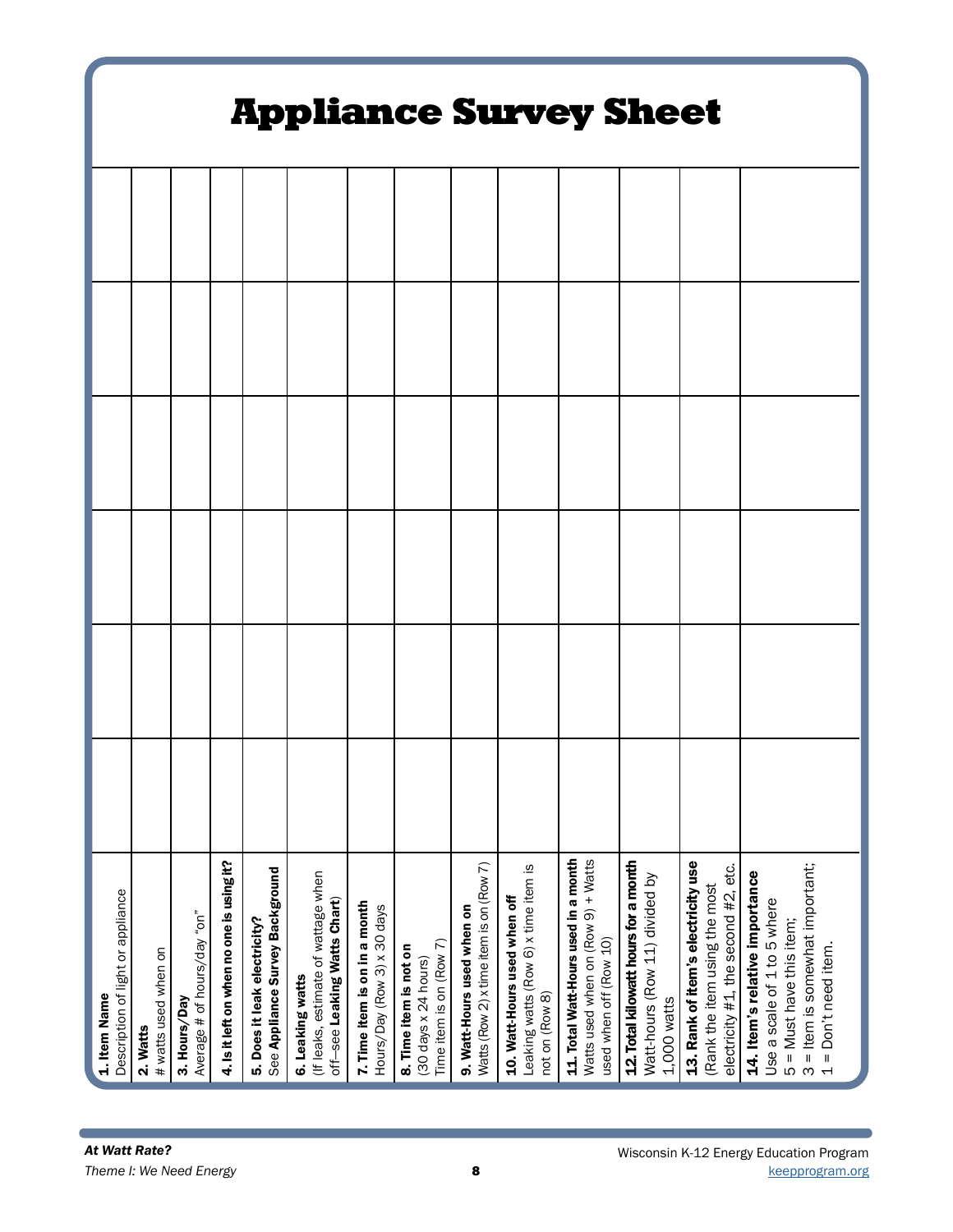## Parental Permission Form

Date \_\_\_\_\_

Dear Parent/Guardian,

Your son / daughter is taking part in a class project where he/she is learning how energy is used in the home. Part of this activity has students collecting information on different energy uses and energy use practices at home. The information will be based on one or more surveys of energy end uses listed below and included with this permission sheet.

Energy End Use Survey(s):

Completing the surveys helps students become aware of the ways energy is used at home. This information may also be used to help students relate home energy use to the cost of energy, and to help them suggest ways energy can be used more efficiently. Thank you for your cooperation on this project. I (We) will encourage students to share their findings with you.

Sincerely,

**Teacher** 

I hereby give my son / daughter permission to conduct a home survey of the energy end uses listed above.

Name of Student

Signature of Parent/Guardian

Date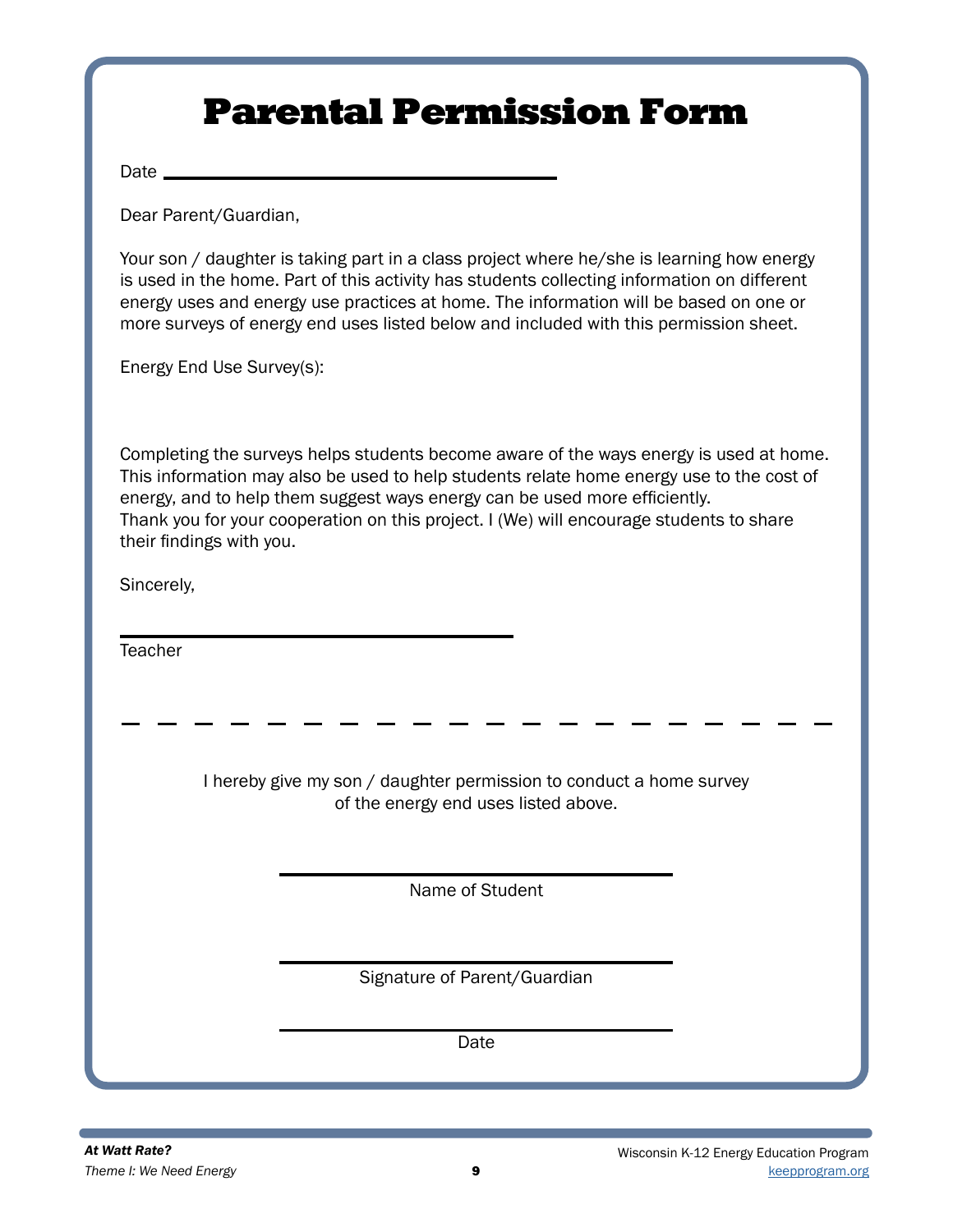### Completing the Appliance Survey Sheet

Complete the appliance survey sheet by providing the information and conducting the calculations listed in the first column of the survey. The objective is to calculate kilowatt-hours for one month (row 12). To do this you figure out how long an item is used in one day (row 3) and multiply the total by 30 days (row 7). To be accurate, you also need to consider when electricity is being used even when the appliance is not on (leaking electricity). Rows 5, 6, 8, & 10 help you calculate this figure. There is also information about leaking electricity provided below. The Appliance Survey Sheet has sample entries and information on how to do each of the calculations (this is in italics). Following is additional background information you can use to help you complete the survey.

## Tips for Measuring Electric Usage

Focus on the items that are used most frequently. Don't measure the lights in closets or appliances that are seldom used. Good candidates for including on the survey are:

- Lights (list each light source in a separate column)
	- in kitchens
	- in family rooms
	- in bedrooms
- Televisions
- DVD players/DVRs
- Video games
- Microwave ovens
- Computers
- Stereo equipment
- Boom boxes
- Cordless phones
- Toaster
- Can opener
- Curling iron
- Blow dryer
- Electric blanket
- Pizza oven

To better estimate the amount of time an appliance is used on a typical day, leave a log book next to the appliance for several days, recording each time the item is turned on or off. This is especially important if different people in the household might turn the item on and off.

Turn off lights before looking for wattage information printed on the light bulb. Make sure that light bulbs have cooled off before removing them to look for wattage information listed on the bulb base.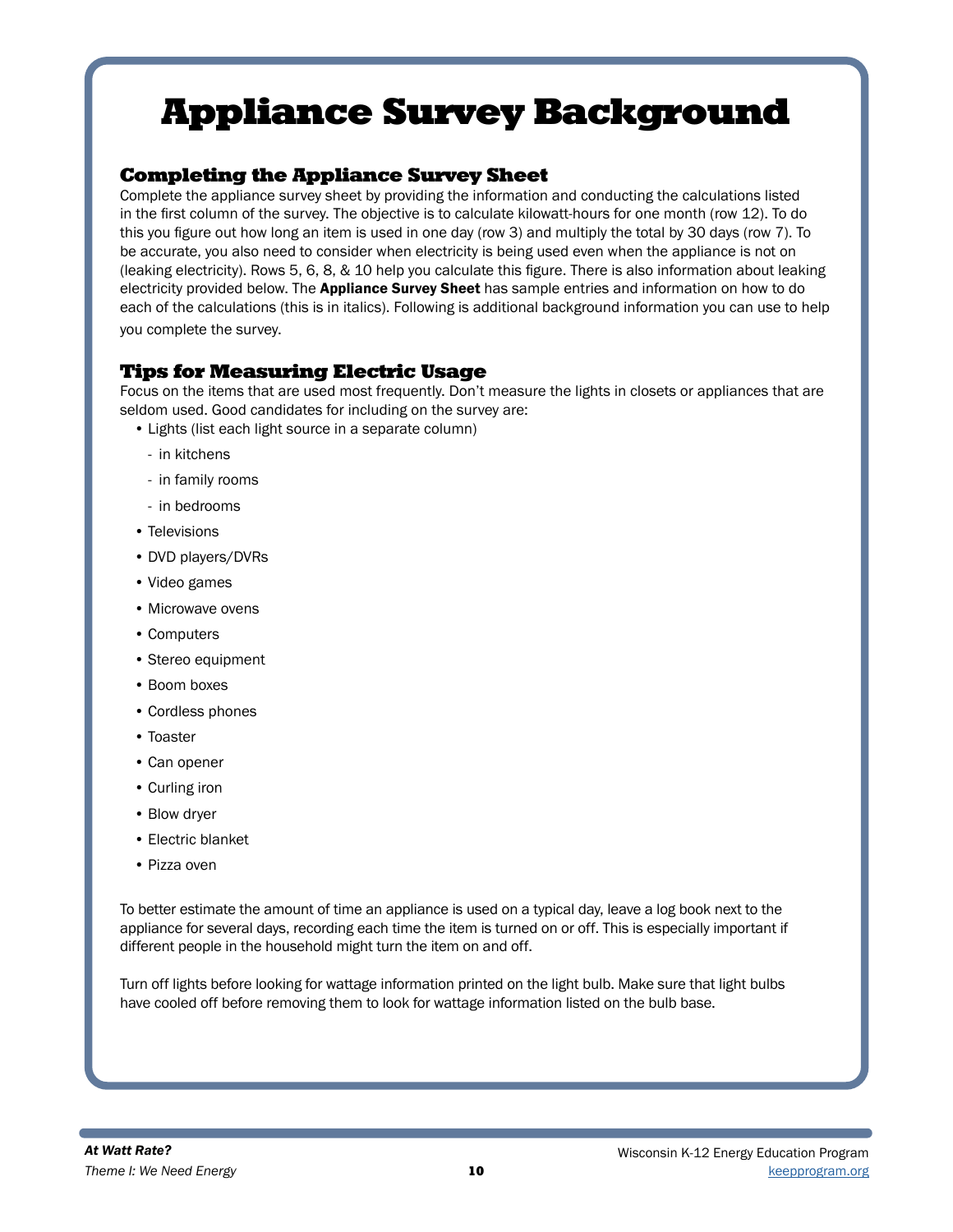### Watts: Measuring Electricity Usage

Power and time of use are the two factors that determine how much energy is used by an electrical appliance or piece of equipment. Power is the rate at which energy is used, or work is done, per unit of time. Electrical power is usually measured in watts; hence, electrical power is often referred to as wattage. The higher the wattage, the greater the amount of electrical energy that an electrical appliance or piece of equipment uses over a period of time. For example, a 1,200-watt microwave oven uses twice as much electrical energy and produces twice as much heat in one minute as a 600-watt microwave oven. However, an appliance with a high wattage will not use much energy if it is used for only a few seconds, where as an appliance with a lower wattage may use a lot of energy if it is used for a number of hours. For instance, a 1,200-watt microwave used for only 30 seconds uses less energy than a 600-watt microwave does in one-half hour.

The relationship between the wattage, time of use, and the energy used by an appliance or piece of equipment can be expressed by this formula:

#### Wattage (Power) × Time = Energy Use

By using this formula, we can compare the energy used by electrical appliances and equipment to see which ones use the most electricity.

Wattage and other electrical information is often listed directly on the appliance or equipment. For example, a label on a microwave oven may look like this:

**ACME' Microwave Oven Model No. X - 15Z 120 Volts AC 5 A 600 Watts 60 HZ Made in USA**

The information on the label tells us that the microwave oven needs 120 volts of electricity in the form of

alternating current (AC) to operate, and draws 5 amps (amperes) of current during its use. The 60 HZ number means that the current alternates at a rate of 60 times per second. (See Volts, Amps, and Watts: What Are They? for a further explanation of these electrical concepts.) The wattage of the microwave is 600 watts.

If the voltage and current are listed on an appliance but the wattage is not, the wattage can be calculated by multiplying the voltage by the current. Using the information on the microwave oven label, the wattage is equal to:

#### Voltage  $\times$  Current = Wattage

#### 120 volts  $\times$  5 amps = 600 watts

Wattages for appliances and equipment that do not list wattage, voltage, or current may be found in Appliance Survey Background (pg. 17).

If the microwave oven is used an average of half an hour each day, the average amount of energy it uses per day is:

#### Wattage × Time = Energy Use

#### 600 watts  $\times$  0.5 hours per day = 300 watt-hours per day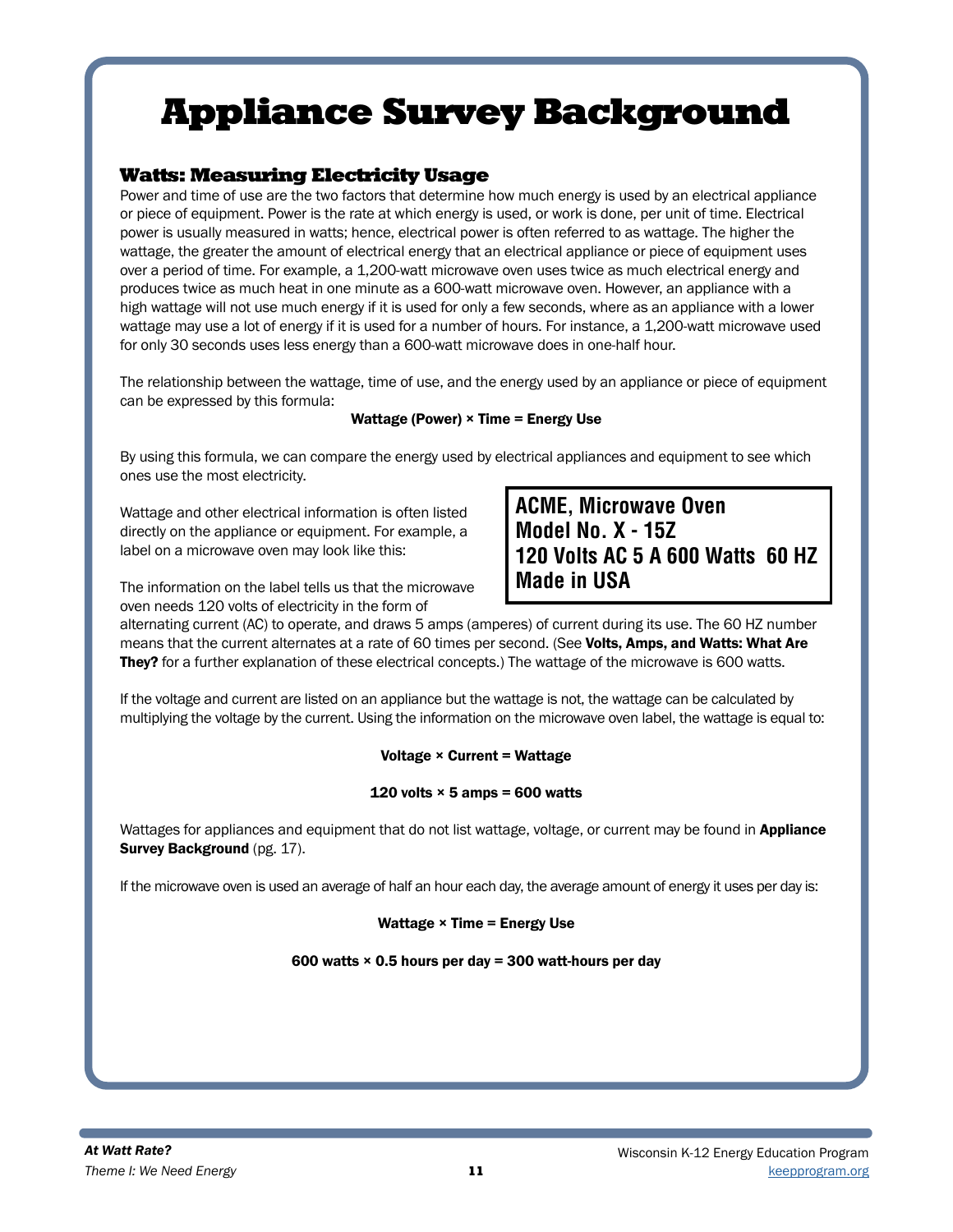## Leaking Electricity

Not only do we have more small- and medium-sized electrical appliances than ever before, but many of these appliances never really stop using electricity. If the television has a remote, then part of the TV is always on, waiting for a signal from the remote. If there's a clock on the microwave then the microwave is always using some electricity. Experts call this usage "standby consumption" or "leaking electricity" because people are often not aware that the appliance is using electricity. A single appliance usually leaks only a small amount of electricity each hour (see Standby Power Supply Table) but since these appliances leak electricity whenever they are not turned on, and since people have a lot of these appliances, the amount of leaking electricity is significant. The average household spends about \$40 a year on leaking electricity. The federal government is working with appliance manufacturers to reduce the amount of electricity that leaks out of new appliances.

## Calculating Leaking Watts

If the appliance being measured leaks electricity, you need to add the amount of electricity used when the appliance seems to be turned off to the amount used when the appliance is turned on.

To calculate the amount of electricity an appliance leaks, estimate the number of watts of electricity leaking and multiply this by the number of hours the appliance leaks electricity, just as you did to calculate the amount of electricity used when the appliance is on.

For example, Amy has a television with remote control that uses 250 watts when it is on and leaks 10 watts when it is off. If Amy's TV is on 4 hours every day, then:

> 4 hours  $\times$  250 watts = the amount of electricity used when the TV is on and  $(24$  hours – 4 hours)  $\times$  10 watts = the amount of electricity used when the TV is off

#### 4 watts  $\times$  250 watts = 1,000 watt-hours when the TV is on  $(24 - 4)$  hours  $\times$  10 watts = 20 hours  $\times$  10 watts = 200 watt-hours when the TV is off

So Amy's TV uses a total of 1,200 watt-hours on a typical day.

#### Converting Watt-hours to Kilowatt-hours

Because watt-hours are small units, electrical energy is more often measured in kilowatt-hours, where one kilowatt equals 1,000 watts. The energy used by Amy's TV each day in kilowatt-hours is:

#### 1,200 watt-hours per day  $\times$  1 kilowatt = 1.2 kilowatt-hours per day 1,000 watts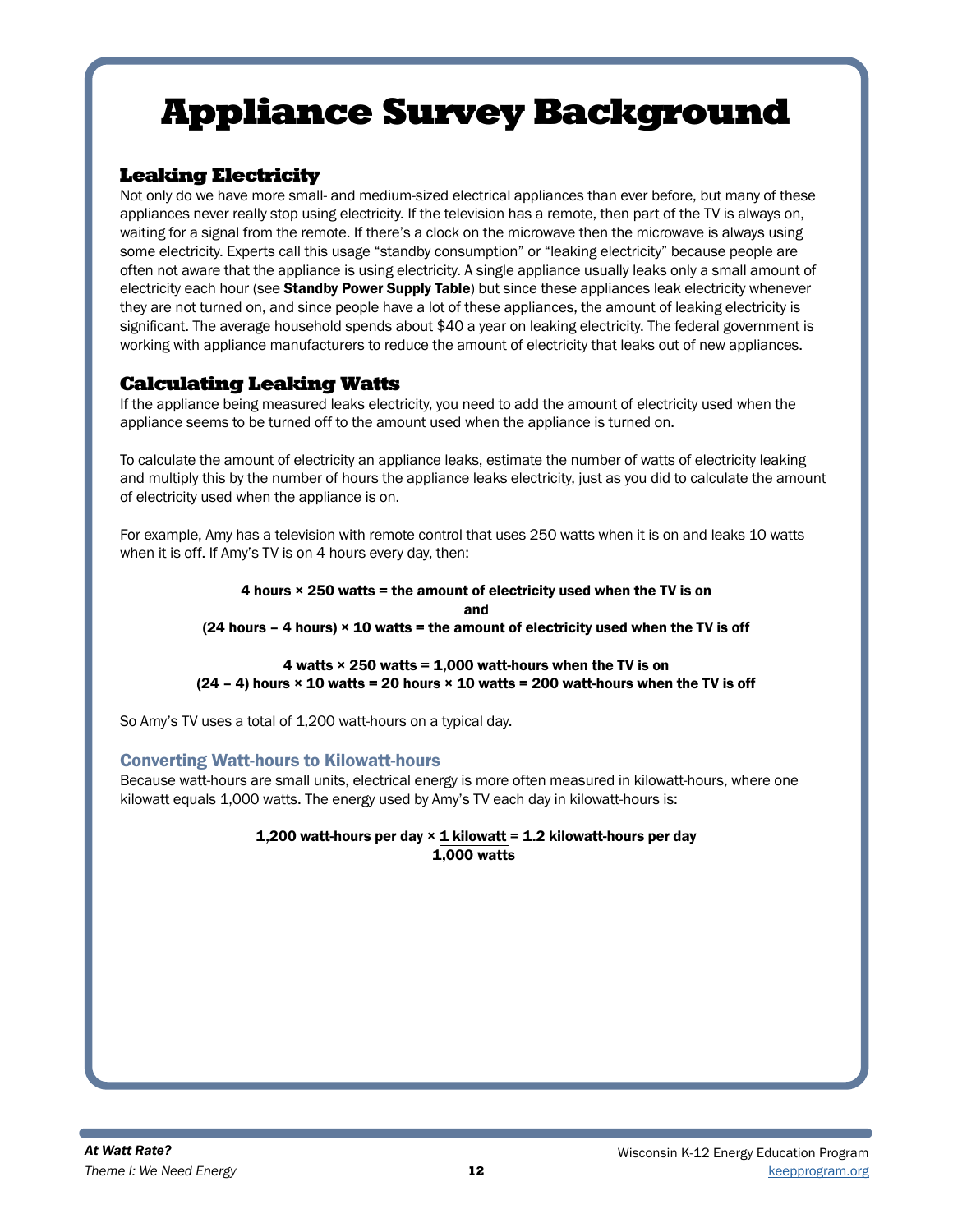## Standby Power Supply Table

| <b>Type of Appliance</b>                                           | <b>Average (Watts)</b> | <b>Minimum (Watts)</b> | <b>Maximum (Watts)</b> |  |  |  |  |
|--------------------------------------------------------------------|------------------------|------------------------|------------------------|--|--|--|--|
| Air Conditioner                                                    | 0.9                    | 0.9                    | 0.9                    |  |  |  |  |
| <b>Alarm Clock</b>                                                 | 1.74                   | 0.99                   | 3.61                   |  |  |  |  |
| Amplifier                                                          | 0.27                   | $\mathbf 0$            | 1.8                    |  |  |  |  |
| <b>Baby Monitor</b>                                                | 1.2                    | 0.7                    | 1.6                    |  |  |  |  |
| <b>Battery Charger</b>                                             | 1.4                    | 0.2                    | 3.2                    |  |  |  |  |
| <b>Blue Ray Player</b>                                             | 0.46                   | 0.28                   | 0.70                   |  |  |  |  |
| <b>Clock Radio</b>                                                 | 2.01                   | 0.97                   | 7.6                    |  |  |  |  |
| Coffee maker                                                       | 1.14                   | $\mathsf{O}\xspace$    | 2.7                    |  |  |  |  |
| Computer, desktop                                                  | 2.84                   | $\mathbf 0$            | 9.21                   |  |  |  |  |
| Computer, laptop                                                   | 8.9                    | 0.47                   | 50                     |  |  |  |  |
| <b>Computer Display LCD</b>                                        | 1.13                   | 0.31                   | 3.5                    |  |  |  |  |
| Copier                                                             | 1.49                   | $\overline{0}$         | 2.97                   |  |  |  |  |
| <b>Cordless Phone</b>                                              | 0.98                   | 0.54                   | 1.8                    |  |  |  |  |
| <b>Digital Cable Box</b>                                           | 17.83                  | 13.24                  | 30.6                   |  |  |  |  |
| <b>DVD Player</b>                                                  | 5.04                   | 0.09                   | 12.7                   |  |  |  |  |
| <b>DVR</b>                                                         | 36.68                  | 23.3                   | 48.6                   |  |  |  |  |
| Furnace, central                                                   | 4.21                   | $\mathsf{O}\xspace$    | 9.8                    |  |  |  |  |
| Game console                                                       | 1.01                   | $\mathbf 0$            | 2.13                   |  |  |  |  |
| Garage Door Opener                                                 | 4.48                   | 1.8                    | 7.3                    |  |  |  |  |
| Massager                                                           | 2.7                    | 1.1                    | 4.2                    |  |  |  |  |
| Microwave Oven                                                     | 3.08                   | 1.4                    | 4.9                    |  |  |  |  |
| Mini Audio System                                                  | 8.32                   | 0.3                    | 24.58                  |  |  |  |  |
| Mobile Phone charger                                               | 2.24                   | 0.75                   | 4.11                   |  |  |  |  |
| Modem, cable                                                       | 3.84                   | 1.57                   | 6.62                   |  |  |  |  |
| Modem, DSL                                                         | 1.37                   | 0.33                   | 2.02                   |  |  |  |  |
| Power Speaker                                                      | 1.6                    | 0.0                    | 3.1                    |  |  |  |  |
| Power Tool, cordless                                               | 1.74                   | $\mathsf{O}\xspace$    | 4.7                    |  |  |  |  |
| Printer, laser                                                     | 1.58                   | $\mathbf 0$            | 4.5                    |  |  |  |  |
| Printer, inkjet                                                    | 1.26                   | $\mathsf{O}$           | $\overline{4}$         |  |  |  |  |
| Range, gas                                                         | 1.13                   | 0.7                    | 1.7                    |  |  |  |  |
| Receiver                                                           | 2.92                   | $\circ$                | 19.7                   |  |  |  |  |
| <b>Security System</b>                                             | 2.7                    | 2.7                    | 2.7                    |  |  |  |  |
| Shaver                                                             | 0.9                    | 0.4                    | 1.4                    |  |  |  |  |
| <b>Surge Protector</b>                                             | 1.05                   | $\mathbf{O}$           | 6.3                    |  |  |  |  |
| Television, Plasma                                                 | .35                    | 0.10                   | 1.0                    |  |  |  |  |
| Television, LCD                                                    | 1.5                    | 20                     | 0.10                   |  |  |  |  |
| Television, LED                                                    | .48                    | 0.0                    | 1.0                    |  |  |  |  |
| Source: Standby Power from Lawrence Berkeley National Laboratories |                        |                        |                        |  |  |  |  |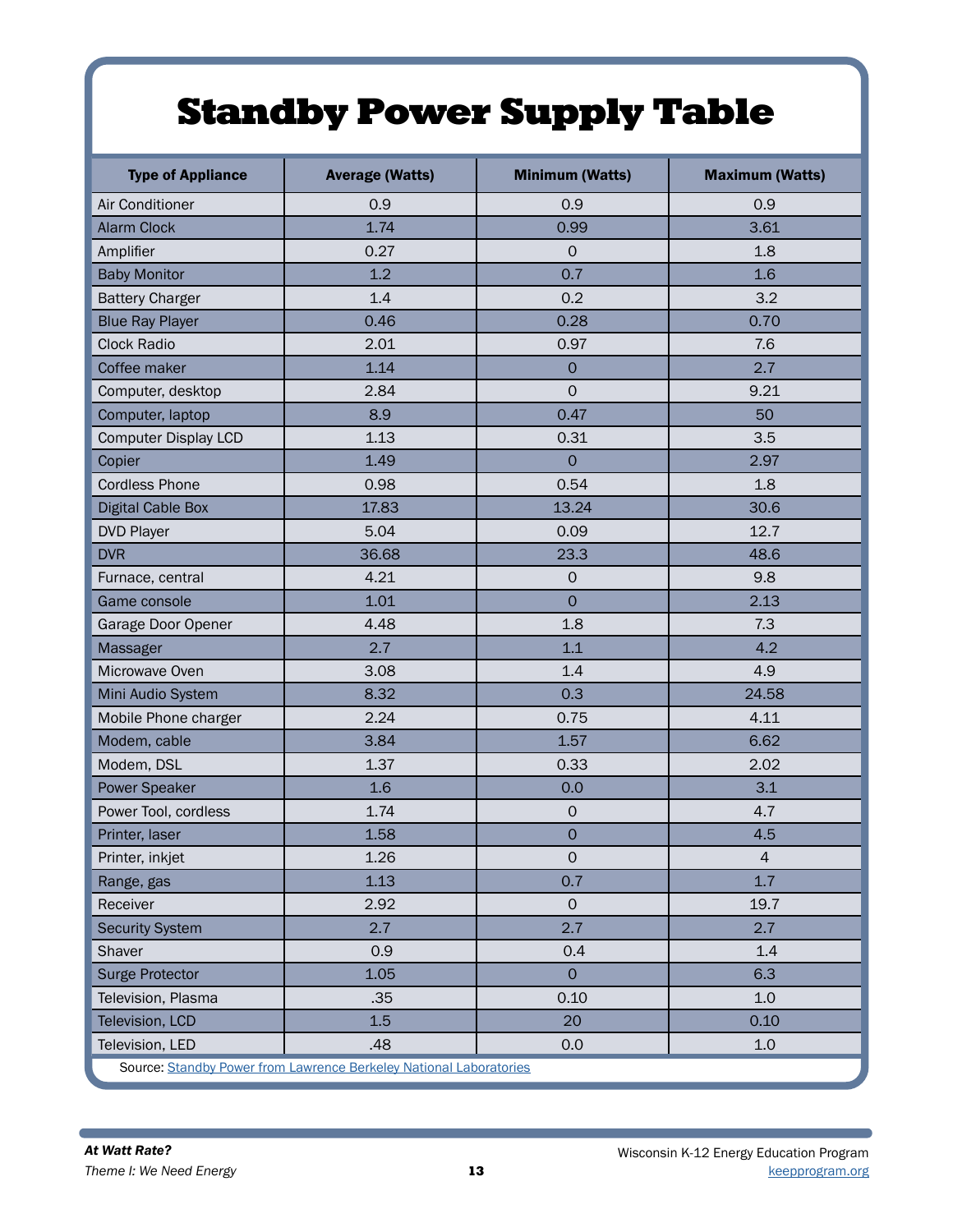## Lighting

Enter a dark room. Flip the switch. The lights come on instantly. This simple act may be one of the easiest, most convenient ways modern society uses energy. When people think about how they use electricity, lighting is often what they think of first.

Although lighting does not use as much energy in homes as space heating, water heating, or refrigeration, the amount of energy consumed by lighting cannot be ignored. An average household in the United States spends five to ten percent of its energy budget on lighting. In commercial buildings, including schools, lighting is the second largest energy user after space heating, consuming between 20 and 30 percent of total commercial energy use.

The type of lighting most commonly found in homes is incandescent lighting. An incandescent light bulb contains a filament that glows when it is heated by an electric current. Incandescent bulbs are not efficient; only about five percent of the electrical energy they use is converted into light, while the rest is converted into heat.

Fluorescent lighting is most often used in commercial buildings such as offices, stores and schools. A type of fluorescent light, the compact fluorescent light (CFL), was introduced in the 1980s for use in both residential homes and commercial buildings. These bulbs are 3 to 4 times more efficient than incandescent bulbs. More recently, Light emitting diode (LED) light bulbs have become commercially available and are replacing both incandescent and compact fluorescent light bulbs. Instead of using an electric current to heat thin filaments, LED light bulbs use light emitting diodes made from semiconductor material to produce light that is similar in brightness and color to an incandescent light bulb. Even though they emit the same amount of light, a 12-watt LED light bulb feels cooler than a 60-watt incandescent light bulb. This is because the LED bulb converts more electrical energy into light and less into waste heat. LED light bulbs have efficiencies in the range of 25 percent, making them about five times more efficient than incandescent light bulbs.

Light bulbs are rated in watts, a unit of power. The wattage of a light bulb is a measure of the rate at which it converts electrical energy into light and heat energy. For instance, a 100-watt incandescent light bulb converts electricity into light and heat at a faster rate than a 60-watt incandescent bulb does. Hence, the 100-watt bulb produces more light and heat than a 60-watt bulb does over the same period of time.

This example might suggest that the wattage of a light bulb is the only measure of its brightness or light output. However, a bulb's light output is actually measured in lumens, not in watts. In addition to wattage ratings, all light bulbs are rated in lumens. For example, a 100-watt incandescent bulb produces about 1,710 lumens of light, while a 60-watt incandescent light produces 865 lumens. This example shows that for the same type of light bulb, the higher the wattage, the greater the light output of the bulb. However, this principle does not hold true when comparing different types of light bulbs. For instance, a 20-watt LED light bulb produces about the same amount of light as the 100-watt incandescent bulb, even though it uses only about a quarter of the electrical power, Hence LED bulbs are 4 to 5 times more efficient at producing light than incandescent bulbs.

Vocabulary: Compact fluorescent light (CFL), Fixture, Incandescent bulb, Kilowatt-hour, Light emitting diode (LED), Lumen, Watt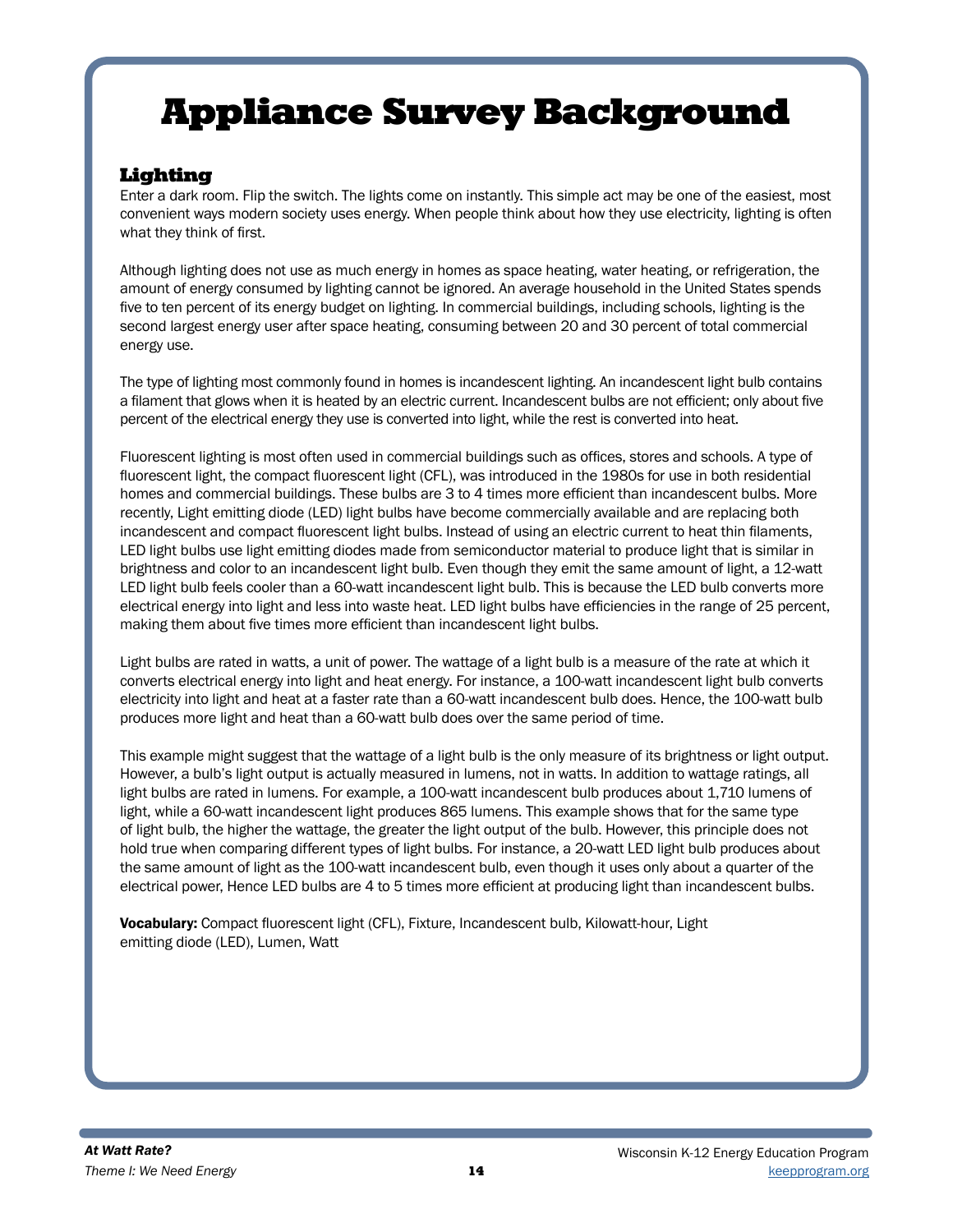### Small- and Medium-Sized Electrical Appliances and Equipment

Small- and medium-sized electrical appliances and equipment seem to be in every room and classroom in Wisconsin's homes and schools. Televisions and stereo equipment in living rooms deliver news and entertainment. A wide variety of appliances, ranging from electric can openers to microwave ovens, are found in kitchens and help us prepare food. Electric shavers and blow dryers found in bathrooms are used for grooming. SMART Boards, computers, VCRs and DVD players found in classrooms are used to educate students.

Individually, small- and medium-sized electrical appliances and equipment do not use very much energy when compared to other end uses, such as space heating, water heating, and refrigeration. Taken together, however, their energy use is significant. Miscellaneous electricity use in homes, which is made up primarily of smalland medium-sized appliances, equals nearly one-fifth of total electricity use in homes. In addition, greater numbers and more types of appliances and equipment are being used than ever before. The increased use of information technology—computers, printers, fax machines, and photocopiers—in homes, home offices, and schools in recent years is one example.

## Volts, Amps, and Watts: What are they?

#### Introduction

We know that the words volts, amps, and watts are associated with certain electrical concepts. However, we may not know precisely what they refer to. A brief review of the concepts associated with these words follows.

#### Voltage

All sources of electricity, such as batteries or generators, have the potential to do work (e.g., illuminate light bulbs, run electrical appliances). Potential difference or voltage, describes this potential to do work. The greater the voltage, the more potential the electricity source has for doing work.

The potential to do work should not be confused with actually doing work. For instance, a battery that is sitting on a table but not connected to anything has a voltage, or the potential to do work such as lighting a light bulb. However, the battery will not light the bulb unless it is connected to the bulb in an electric circuit. Only then will the battery actually do work.

The unit of voltage is the volt. One volt is defined as doing one joule (0.74 foot-pounds) of work to move one coulomb (6.25 x 1018 electrons) of charge. Notice that voltage is not defined in terms of work alone, but as work done per a quantity of electric charge. This means that voltage is similar to, but not the same as, work or potential energy. It is convenient to define voltage in this way so that one doesn't have to figure out how many electrons are being moved when work is done on them. This convenience is also helpful when defining electrical power.

#### **Current**

Electric current is simply the flow of electrons (or, in some cases, positive charges). In a circuit, current delivers energy from a source of electricity to an electrical device (e.g., a light bulb) or appliance.

The unit of current is the ampere, or amp for short. An ampere is defined as having one coulomb (6.25 x 1018) of electrons flow past a point in an electric circuit every second.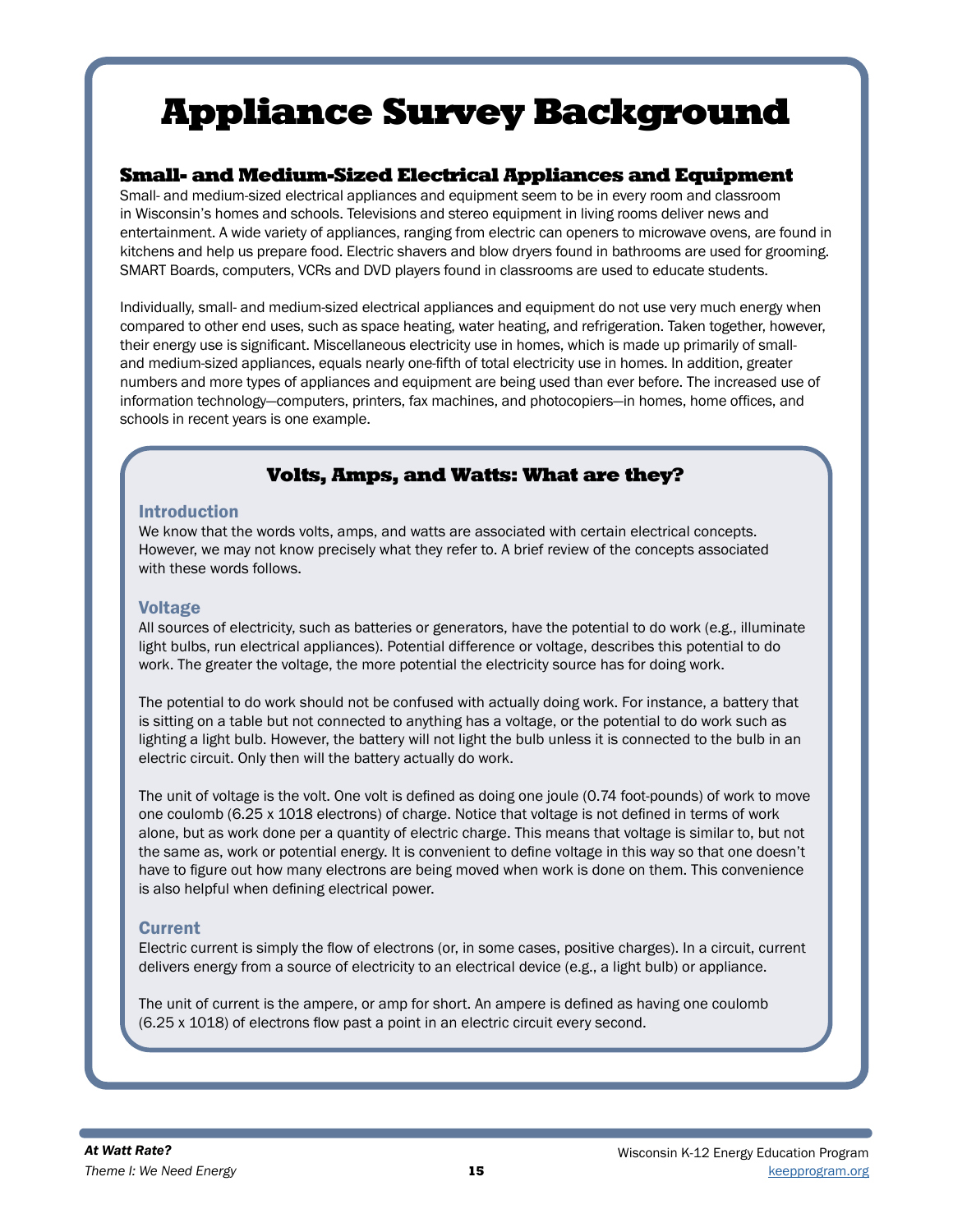## Volts, Amps, and Watts: What are they?

### The Relationship between Voltage and Current

The relationship between voltage and electric current is similar to the relationship between the height of a waterfall and the water that flows down it. A height is needed for the water to flow down the waterfall. The greater the height of the waterfall, the more energy the water has when it reaches the bottom. If no height exists, the water will not flow and it will not have any energy due to motion. Likewise, a voltage is needed to cause an electric current to flow so that it can deliver energy to an electrical device or appliance. The higher the voltage, the more work an electric current can do. If no voltage exists, a current will not flow and work cannot be done.

### DC and AC Current

The current produced by sources of electricity comes in two main forms: direct current (DC) and alternating current (AC). Direct current is current that flows in one direction through a circuit. It is produced by sources of electricity whose positive (+) terminal always stays positive and negative (-) terminal always stays negative. For example, a battery produces direct current because the battery's terminals always remain the same; the negative terminal does not change to a positive terminal, and vice versa. Hence, the current will always flow from the negative terminal of the battery toward the positive terminal.

Alternating current is current whose flow in a circuit periodically reverses direction. It is produced by a source of electricity whose positive and negative terminals switch or "alternate" back and forth. In other words, one terminal will switch from positive to negative and back to positive, while the other terminal will switch from negative to positive to negative. Alternating the terminals from positive to negative causes the current to flow in one direction, then in the reverse direction, and back to its original direction, and so on. Electrical generators in power plants throughout the United States produce alternating current that reverses direction 60 times per second. The unit used to describe the rate at which current alternates is the cycle per second, or hertz (HZ).

#### Electric Power

In general, power is defined as the rate at which work is done, or energy is used, per unit of time. Electric power specifically refers to the rate at which a source of electricity produces energy, or refers to the rate at which an electrical device, appliance, or piece of equipment converts electrical energy into other forms of energy. The faster a source of electricity (such as a generator) produces electrical energy, the greater its power output. The faster an electrical device (such as a light bulb) converts electrical energy into light and heat energy, the greater its power consumption. Electric power is related to voltage and current by the following formula: Power = Voltage  $\times$  Current

The unit of electrical power is the watt. One watt is defined as one volt of potential difference multiplied by one ampere of current.

A watt is also defined as a joule of work done (or energy used) per second. Joules per second are obtained by looking more closely at how voltage and current are defined. Recall that one volt is equal to one joule of work per coulomb of charge, and that one ampere is equal to one coulomb of charge flowing past a point in a circuit per second. Multiplying the two quantities yields:  $\quad$  1 watt = 1 volt × 1 ampere

> $= 1$  joule  $\times$  1 coulomb = 1 joule = 1 watt coulomb second second

Notice that coulombs cancel out in the above calculation. This illustrates one reason why it is convenient to define voltage in terms of work and electric charge, rather than in terms of work alone.